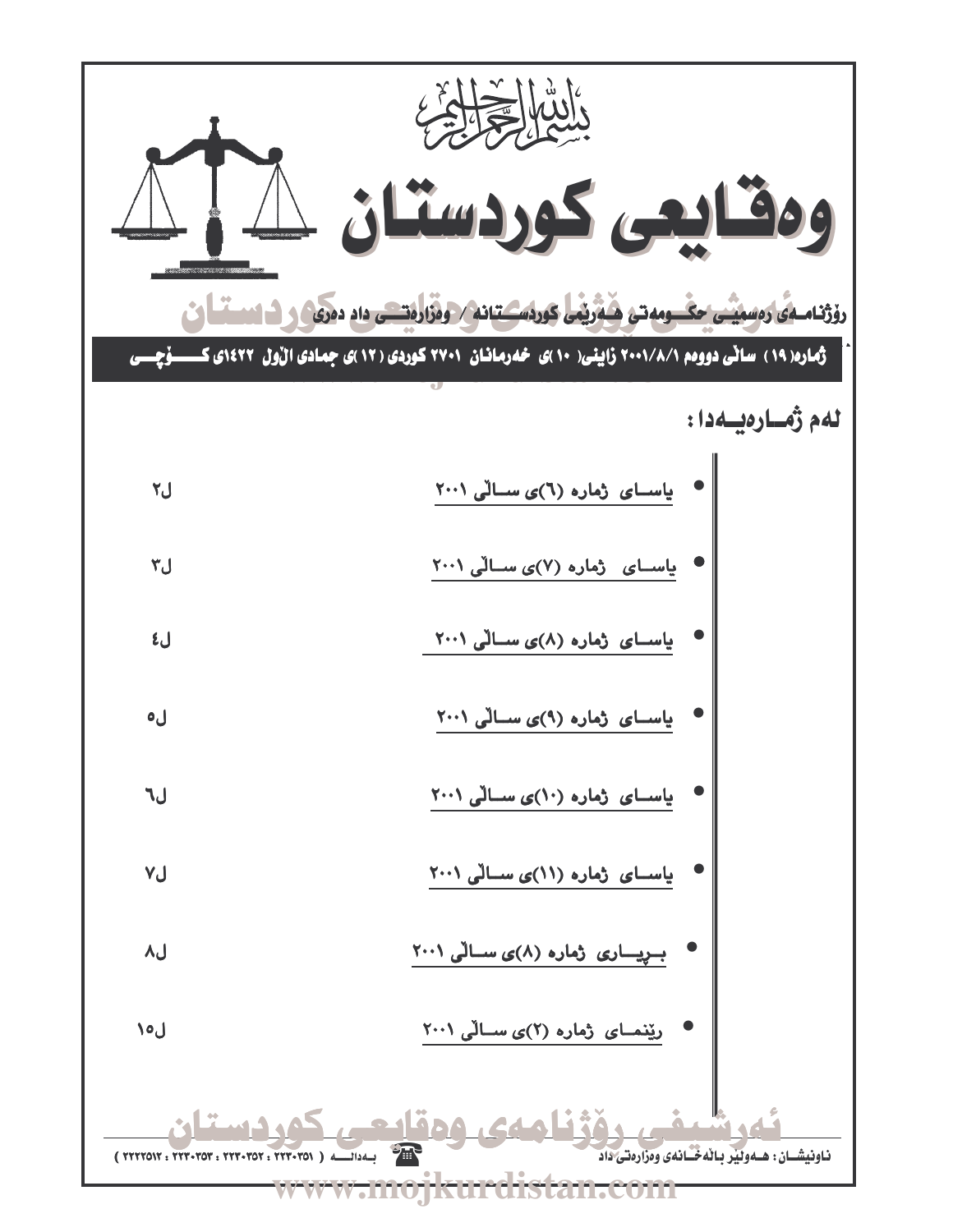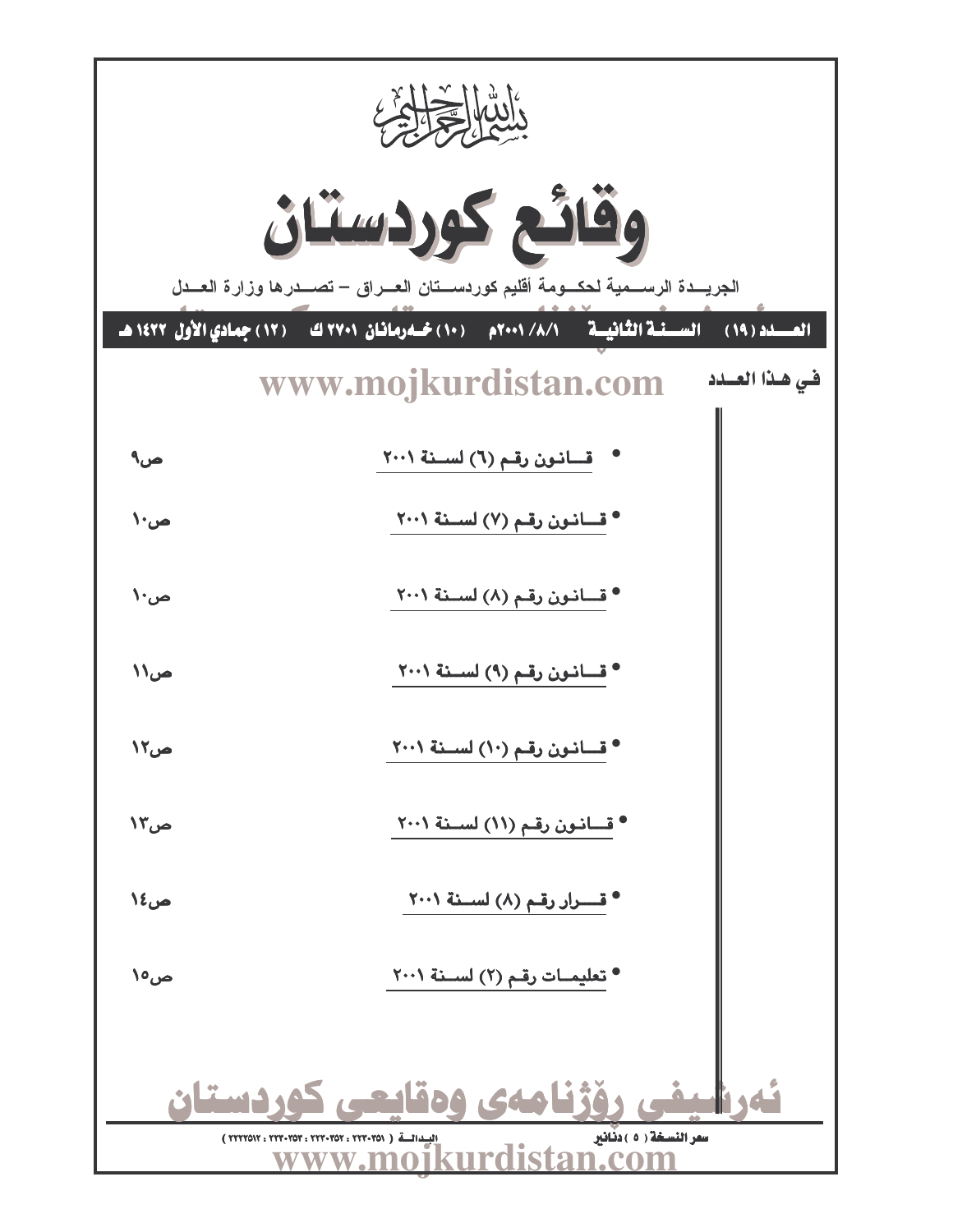

به ناوي گه لهوه ئه نجومهني نيشتمانيي كوردستاني عيراق ژمارەي دەرھىنسان : ٦ رۆژى دەرھێنسان : ۲۰۰۱/٦/۲۰۰ پشت به حوکمهکانی برگه (۱)ی ماددهی (٥٦) و ماددهی (٥٣) لـه باسـای ژمـاره (۱)ی هـهموارکراوی سالی (۱۹۹۲)و ، لەسەر داواكردنی ژمارەی ياسايی لـه ئەنـدامانی ئەنجومـەن و ئـەو ياسـاكارپيەش كـه ئەنجومەنى نيشتمانيى كوردستانى عێراق لە دانيشتنى ژمارە (١٦)ى رۆژى (٢٨/٦/٢٨) يـدا ئەنجامى داوهو به یێی ئهو دهسهلأتهش که برگه (۳)ی یاسای ژماره (۱۰)ی سالی ۱۹۹۷ یێمانی داوه ، بریـاری دەرھێنانى ئەم ياسايەي خوارەوەماندا :

#### باسای ژمــاره ( ٦ )ی ســانی ( ٢٠٠١ )

#### ماددەى ئەكــەم :

هەر پیاویؒ له دەرەوەي دادگا مارەي ژنی خۆی بېریؒ سزا دەدریؒ به حەپس کردنی بۆ ماوەپەك لە شەش مانگ كەمتر نەبىؒ و لە سالاِّيْك زياتر نەبىؒ ، يان بـە غەرامەيـەك لـە (٣) سـىؒ ھـەزار دېنـار كـەمتر نهبيٌّ و له پێنج ههزار دينار زياتر نهبيٌّ . خوّ ئهگـهر هـات و ژنـي هـهبوو و لـه دهرهوهي دادگـا ژنێکـي دیکهی بهسهر هێنا ، ئهوه لهو بارهدا سزای حهیسییهکهی بۆ ماوهیهك دهدریٚ له (۳) سیّ سالٌ کـهمتر نەبىؒ و لە يێنج ساڵيش زياتر نەبىؒ ٠

#### ماددەى دووەم :

هەر دەقى ييچەوانەي حوكمەكانى ئەم ياسايە بيّت ناخريّتە بەركار .

#### ماددەى سىّىمم :

يٽويسته ئەنجومەنى وەزيران حوكمەكانى ئەم ياسايە بخەنە بەركار .

#### ماددهۍ چوارهم :

ئهم ياسايه له رۆژي بلاّوكردنهوهي له (وهقايعي كوردستان)دا دهخرێته بهركار .

د. رؤژ نسوری شـاوهیس ســـهرۆکی ئه نجــومەنی نیشــتمـانیی کوردستـانی عیــْــراق



## www.mojkurdistan.com

 $\lambda$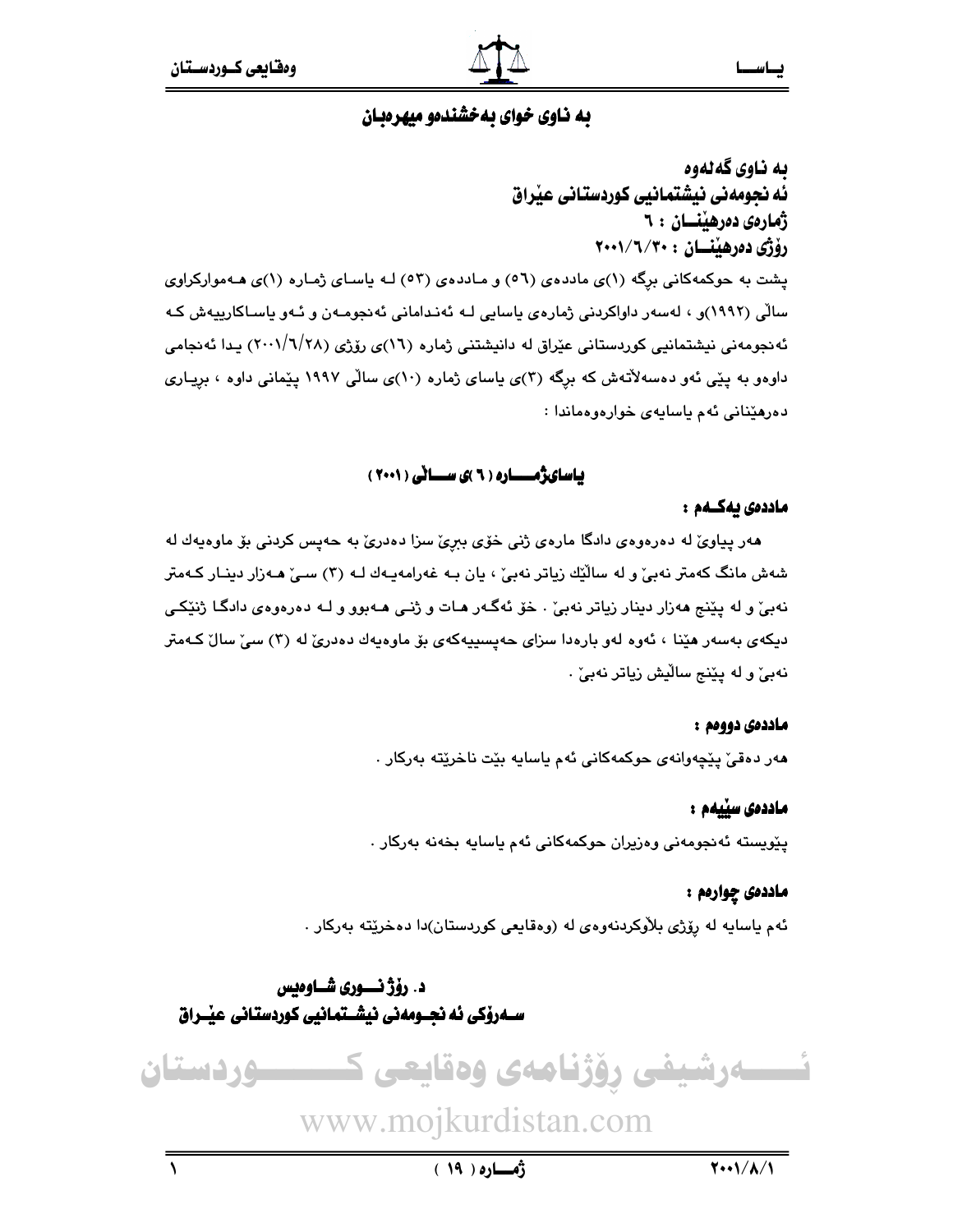## به ناوي گەنەوە ئه نجومەنى نيشتمانيى كوردستانى عيراق ژمار*هي ده*رهينسان ۷۰ رۆژى دەرھينسان : ٢٠٠١/٦/٢٠٠

پسشت بـه حوکمـهکانی برِگـه (۱)ی مـاددهی (٥٦) و مـاددهی (٥٣) لـه ياسـای ژمـاره (۱)ی هـهموارکراوی سـالّی (۱۹۹۲)و ، لهسـهر داواکردنـی ژمـارهی یاسـایی لـه ئهنـدامانی ئهنجومـهن و ئـهو باسـاكارییەش كــه ئەنجومــەنى نیـشتمانیى كوردســتانى عێـراق لــه دانیـشتنى ژمـاره (١٦)ى رۆژى (۲۰۰۱/٦/۲۸) یدا ئهنجامی داوهو به پێی ئهو دهسهلأتهش که برگه (۳)ی یاسای ژماره (۱۰)ی سالی ۱۹۹۷ پێمانی داوه ، بریاری دهرهێنانی ئهم یاسایهی خوارهوهماندا :

## یاسایژمــاره (۷)ی سـانی (۲۰۰۱)

#### ماددەى يەكــەم :

ژن (الزوجة ) له حوكمهكانى برگ (١)ى ماددهى (٤١)ى ياساى سزاكانى ژماره (١١١)ى ههموارکراوی سالْی (۱۹۶۹) ههلْدهبویْردریْ ( تستثنی ) .

#### مادەەى دووەم :

هەر دەقىؒ يێڇەوانەي حوكمەكانى ئەم ياسايە بێت ناخرێتە بەركار .

#### ماددەى سىّىمم :

پێویسته ئەنجومەنی وەزیران حوکمەکانی ئەم یاسایە بخەنە بەرکار .

#### ماددهۍ چوارهم :

ئهم ياسايه له رۆژي بلاوكردنهوەي له (وەقايعى كوردستان )دا دەخرێتە بەركار .

## د. رؤژ نسوري شـاوهيس

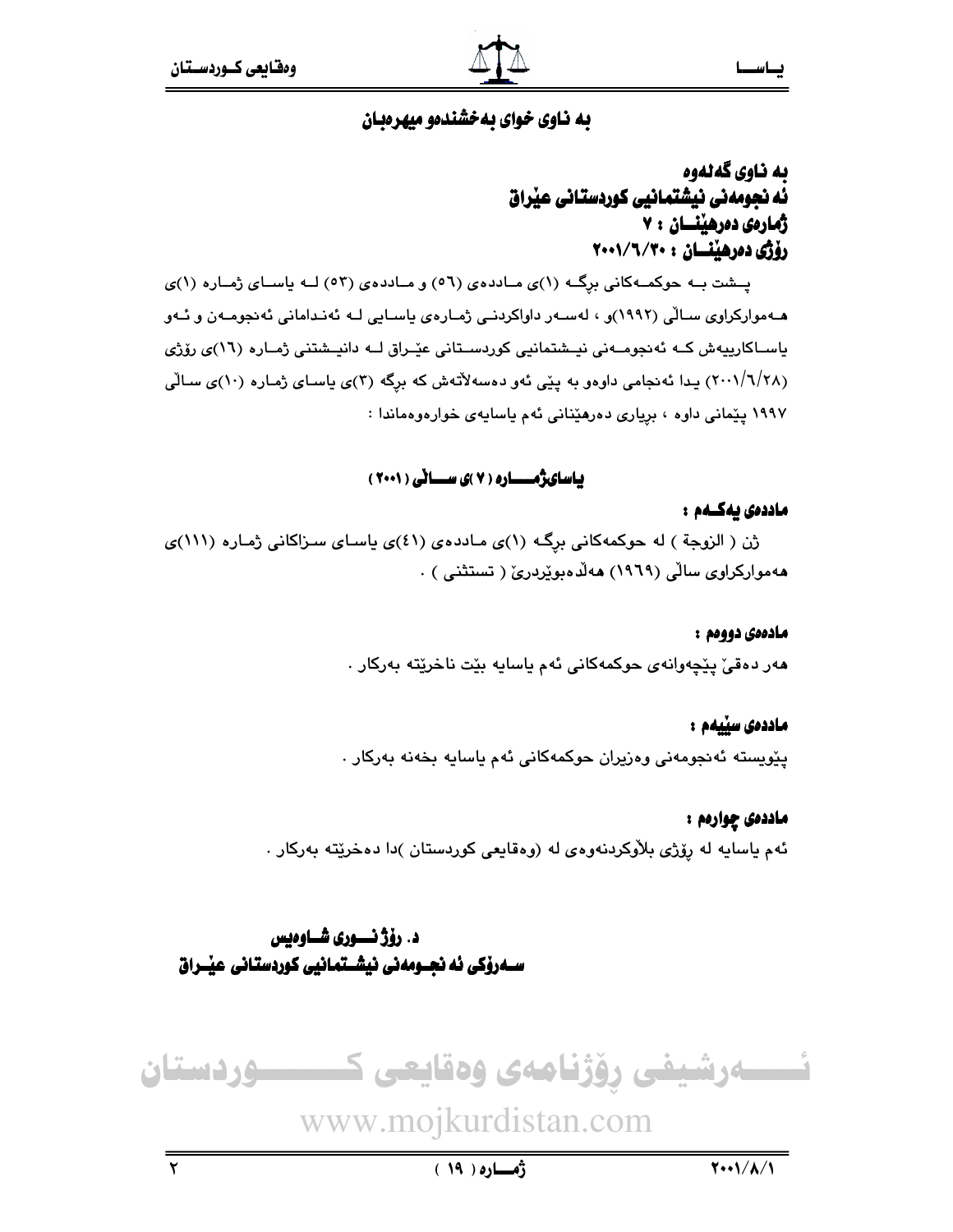به ناوي گەلەوە ئه نجومەنى نيشتمانيى كوردستانى عيْراق زمار*هي ده*رهينسان : ٨ رۆژى دەرھننسان : ٢٠٠١/٦/٢٠٠٠

یــشت بــه حوکمــهکانی برگــه (۱)ی مــاددهی (٥٦) و مــاددهی (٥٣) لــه یاســای ژمــاره (۱)ی هــهموارکراوی ســالّی (۱۹۹۲)و ، لهسـهر داواکردنـی ژمـاره $\bm{s}$  یاسـایی لـه ئهنـدامانی ئهنجومـهن و ئـهو ياسـاكارييەش كــه ئەنجومــەنى نيــشتمانيى كوردســتانى عيّـراق لــه دانيــشتنى ژمــاره (١٦)ى رۆژى (۲۰۰۱/٦/۲۸) بدا ئەنجامى داوەو بە يێى ئەو دەسەلاتەش كە برگە (٣)ى ياساي ژمارە (١٠)ى سالى ١٩٩٧ يێمانى داوه ، بريارى دەرھێنانى ئەم ياسايەى خوارەوەماندا :

## باسای ژمــاره ( ۸ )ی سـانی ( ۲۰۰۱ )

#### ماددەى يەكــەم :

ئەگەر مێردیٚ ژنەكەي تەلاق داو ، دادگا بۆي دەركەوت كـه مێردەكـه بـه زوڵم تـەلاقى داوەو بـه تەلاقدانــەش ژنەكــەي زەرەرمەنـد كـردووه ، ئــەوە ، لــەو بــارەدا ، دادگــا لەســەر داواي ژنەكــە حوکمێکی ئەوتۆ بەسەر مێردەکەدا دەدات کە لە گەلّ بارى دارايى و گوردەران و يلەى زولمەکەيدا بگونجيٌو زەرەرەكان سەرجەم خەملٌ دەكريّن بە مەرجىؒ سەرەراي مافە چەسىياوەكانى دېكـەي ژنهکه نهفهقهکهش له ماوهی دوو سالٌ کهمتر نهبیؒ و له (۳) سی ٘سالٌیش تێنهیهریؒ .

#### ماددەى دووەم :

هەر دەقى يێچەوانەي حوكمەكانى ئەم ياسايە بێت ناخرێتە بەركار .

#### ماددەى سێيەم :

يێويسته ئەنجومەنى وەزيران حوكمەكانى ئەم ياسايە بخەنە بەركار .

ماددەى چـــوارەم : ئهم ياسايه له رۆژي بلاْوكردنەوەي لە (وەقايعى كوردستان)دا دەخرێتە بەركار .

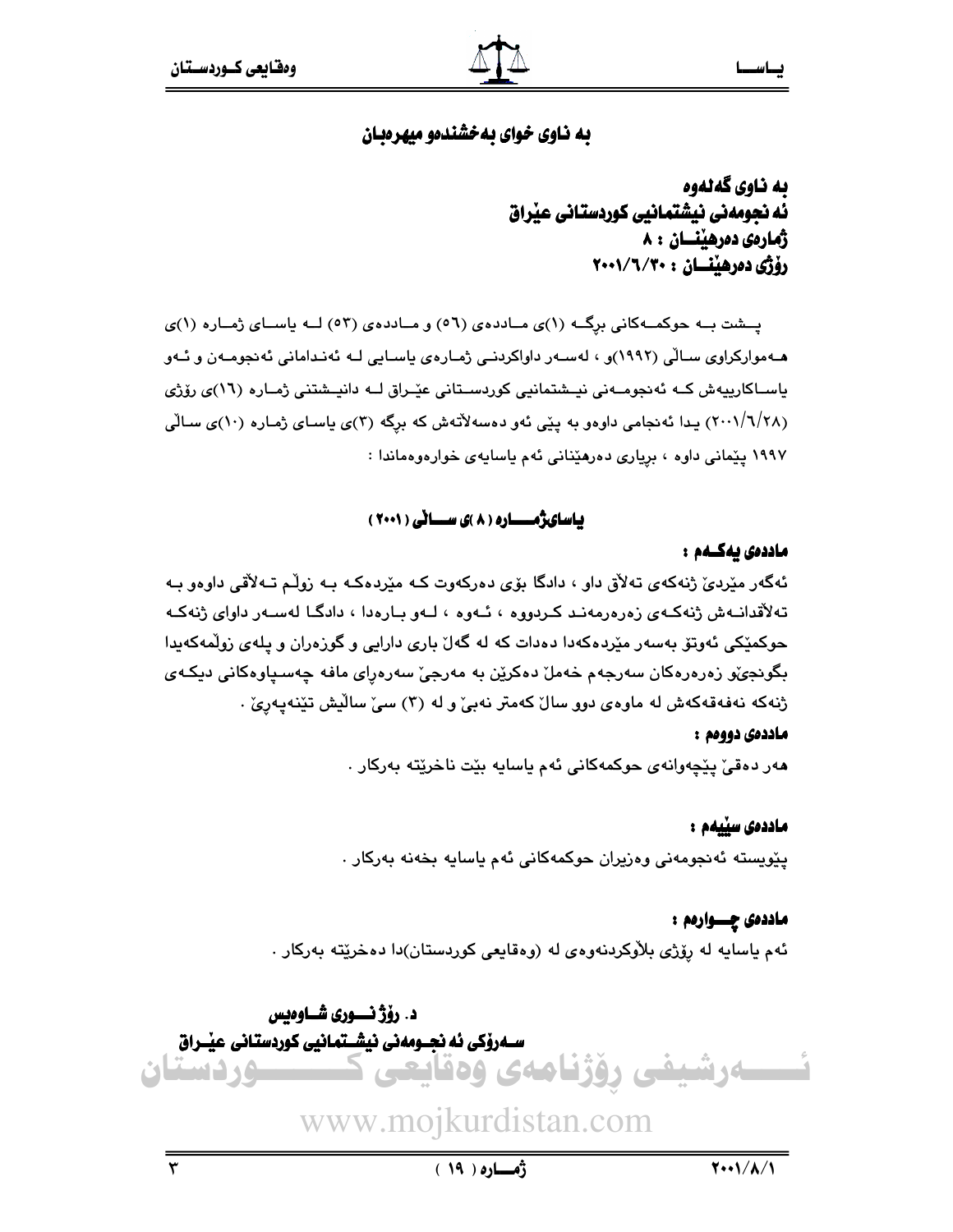ىە ناوي گەنەوە ئه نجومهنی نیشتمانیی کوردستانی عیداق ژمارەى دەرھىنسان : ٩ رۆژى دەرھينسان : ٢٠٠١/٦/٣٠

یسشت به حوکمهکانی برگ (۱)ی مـاددهی (٥٦) و مـاددهی (٥٣) لــه یاسـای ژمـاره (۱)ی هــهموارکراوی ســالّی (۱۹۹۲)و ، لهسـهر داواکردنـی ژمـاره $\bm{s}$  پاسـایی لـه ئهنـدامانی ئهنجومـهن و ئــهو باسـاكارييەش كــه ئەنجومــەنى نيــشتمانيى كوردســتانى عێـراق لــه دانيــشتنى ژمــاره (١٦)ى رۆژى (۲۰۰۱/٦/۲۸) پیدا ئەنجامی داوەو بە يێی ئەو دەسەلاتەش کە برگە (۳)ی ياسـای ژمـارە (۱۰)ی سـالّی ۱۹۹۷ پێمانی داوه ، بږیاری دهرهێنانی ئهم یاسایهی خوارهوهماندا :

#### باسایژمــاره ( ۹ )ی سـانی ( ۲۰۰۱ )

#### ماددەى يەكــەم :

برگ) (۲)ی مـاددهی (۳۷۷) لــه یاســای ســزاکانی ژمــاره (۱۱۱)ی هــهموارکراوی ســالّی ۱۹٦۹ ، لــه كوربستاندا لەكار دەخرى .

#### ماددەى دووەم :

مێردی داوێن پێش (الزانی) و ئەو ئافرەتەش کە داوێن پیسییەکەی لە گەلّدا کردووە ، ھـەر بـەو سـزایە حوکم دهدرین که له برگه (۱)ی ماددهی (۳۷۷)ی پاسای سزاکانی ژماره (۱۱۱)ی هـهموارکراوی سـالّی (١٩٦٩)دا هاتووه .

#### ماددەى سىّىمم:

پێويسته ئەنجومەنى وەزيران حوكمەكانى ئەم ياسايە بخەنە بەركار .

#### ماددهۍ چوارهم :

ئهم ياسايه له رۆژي بلاْوكردنهوهي له (وهقايعي كوردستان)دا دمخرێته بهركار .

د. رۆژ نـــورى شــاوەبس <u>مروکی نه نجسومه تی نیش تمانیی کوردستانی عیسراق در مستقل ن</u>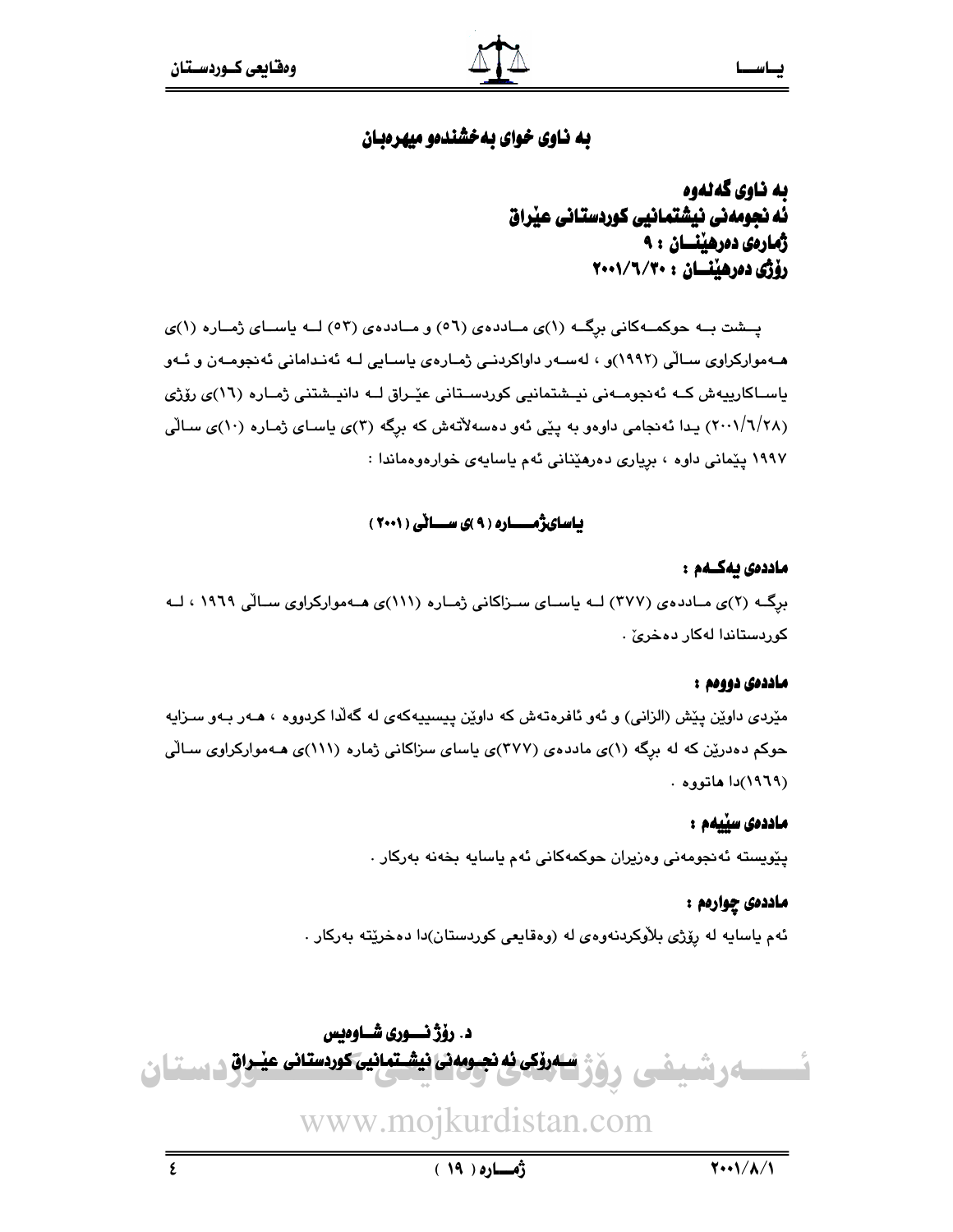

## به ناوي گەنەوە ئه نجومەنى نيشتمانيى كوردستانى عيراق ژمارەي دەرھىنسان : ١٠ رۆژى دەرھىنسان : ٢٠٠١/٦/٢٠٠

پشت به حوکمهکانی برگه (۱)ی ماددهی (٥٦) و مـاددهی (٥٣) لـه باسـای ژمـاره (۱)ی هـهموارکراوی سالی (۱۹۹۲)و ، لەسەر داواكردنی ژمارەی ياسايی لـه ئەنـدامانی ئەنجومـەن و ئـەو ياسـاكارپيەش كـه ئەنجومەنى نيشتمانيى كوردستانى عێراق لە دانيشتنى ژمارە (١٦)ى رۆژى (٢٨/٦/٢٨) يـدا ئەنجامى داوهو به پێی ئهو دهسهلأتهش که برگه (۳)ی پاسای ژماره (۱۰)ی سالی ۱۹۹۷ پێمانی داوه ، بریـاری دەرھێنانى ئەم باسابەي خوارەوەماندا :

## باسای ژمــاره (۱۰)ی سـانی (۲۰۰۱)

#### ماددەى يەكــەم :

یاسای ژماره (۱۸۹)ی سالّی (۱۹۸۰) که تایبهته بهوهی پیاو بۆی ههبیّ بهبیّ ئیزنی دادگـا ژنـی دووهم پهٽِني ئهگەر پٽووژن پٽت ، له کار دوخريٰ .

#### ماددەى دووەم :

يێويسته ئەنجومەنى وەزيران حوكمەكانى ئەم ياسايە بخەنە بەركار .

#### ماددەى سىّىمم:

ئهم ياسايه له رۆژي بلاّوكردنهوهي له (وهقايعي كوردستان)دا دهخرێته بهركار .

## د. رۆژ نـــورى شــاوەبس ســـهرۆکی ئه نجــومەنی نیشــتمـانیی کوردستـانی عیــْــراق

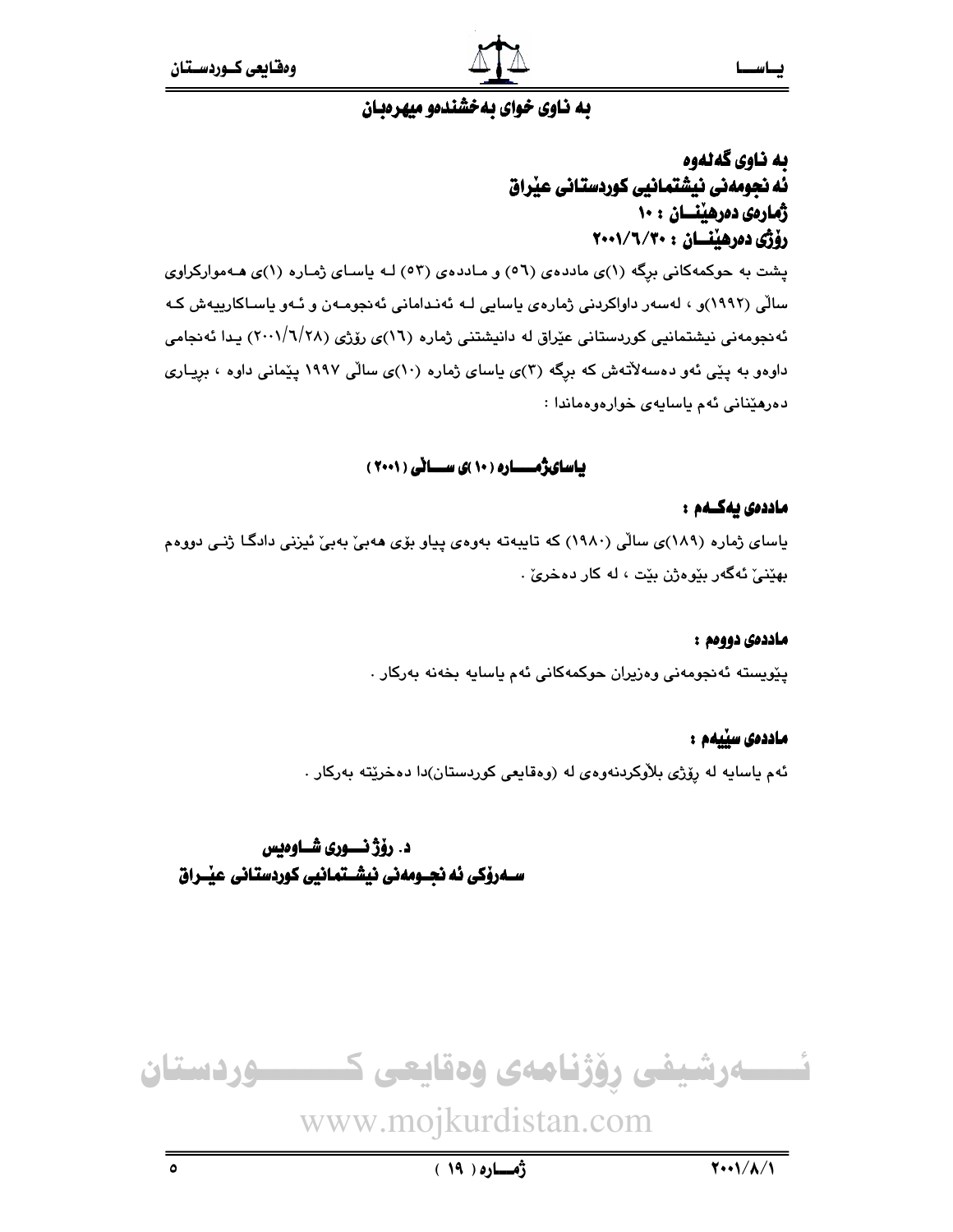

## به ناوي گەنەوە ئه نجومەنى نيشتمانيى كوردستانى عيراق ژمارەى دەرھىنسان : ١١ رۆژى دەرھىنسان : ٢٠٠١/٦/٢٠٠

پشت به حوکمهکانی برگه (۱)ی ماددهی (٥٦) و مـاددهی (٥٣) لـه باسـای ژمـاره (۱)ی هـهموارکراوی سالی (۱۹۹۲)و ، لەسەر داواكردنی ژمارەی ياسايی لـه ئەنـدامانی ئەنجومـەن و ئـەو ياسـاكارپيەش كـه ئەنجومەنى نيشتمانيى كوردستانى عێراق لە دانيشتنى ژمارە (١٦)ى رۆژى (٢٨/٦/٢٨) يـدا ئەنجامى داوهو به پێی ئهو دهسهلأتهش که برگه (۳)ی پاسای ژماره (۱۰)ی سالی ۱۹۹۷ پێمانی داوه ، بریـاری دەرھێنانى ئەم باسابەي خوارەوەماندا :

### باسای ژمــاره ( ۱۱ )ی سـانی ( ۲۰۰۱ )

#### ماددەى بەكــەم :

نهفهقهي مندالآن ، لهو سـاتهوهي کـه باوکيـان مهسـرهفيان ليّ دهبـريّ دهبـيّ بـه قــهرزيّك و دهکهويّتـه ئەستۆي باوكيان .

#### ماددەى دوومم :

هەر دەقى ييچەوانەي حوكمەكانى ئەم ياسايە بيّت ناخريّتە بەركار .

#### ماددەى سێيەم :

يێويسته ئەنجومەنى وەزيران حوكمەكانى ئەم ياسايە بخەنە بەركار

## ماددەى چوارەم :

ئهم ياسايه له رۆژي بلاّوكردنهوهي له (وهقايعي كوردستان)دا دهخرێته بهركار .

## د. رۆژنسورى شـاوەبس

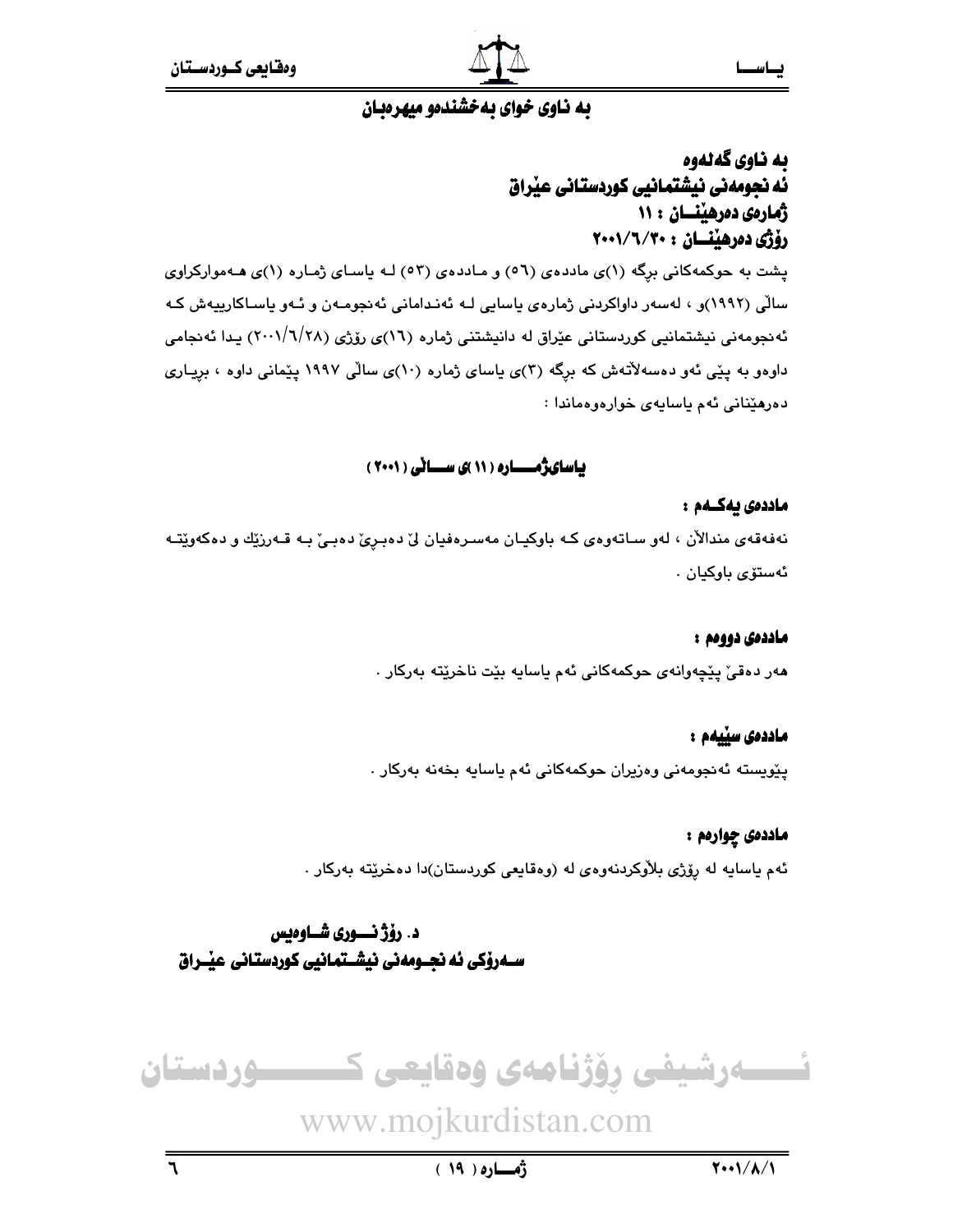به ناوي گەنەوە ئه نجومەنى نيشتمانيى كوردستانى عيراق ژمارەي بريــــار: ۸ رۆژى بريسار : ٢٠٠١/٦/٢

" بريــار "

پشت به حوکمهکانی برِگه (۱)ی ماددهی (٥٦) و مـاددهی (٥٣) لـه باسـای ژمـاره (۱)ی هـهموارکراوی سالی (۱۹۹۲)و ، لەسەر داواكردنى ژمارەی ياسايى لە ئەنـدامانى ئەنجومـەنى نيـشتمانى ، ئەنجومـەنى نیشتمانیی کوردستانی عیّراق لـه دانیشتنی ژمـاره (١٦)ی رۆژی (١/٦/٢٨)پـدا بریـاری ئهمـهی خوارەوەيدا :

#### ماددەى يەكــەم :

برِیاری ژماره (۲۱۱)ی سالّی (۱۹۸٤)ی ئەنجومەنی سەرکردایەتی شۆرش لەکار دەخریٚ .

#### ماددەى دووەم :

ديدهني مندالٌ له لايهن باوكي يان دايكييهوه به يێي ئهو حوكمهي كه له دادگـاي ئـهحوالّي شهخصيهوه دهردهچيّ لهو جێگهيهدا دهکريّ که هـهردووکيان لهسـهري پێك دێن ، جـا ئهگـهر هات و ئهو پێكهاتنه نهلواو نهكرا ، ئـهوه ، لـهو بـارهدا ههڵسوورێنهرى داد (مفنـذ العــدل) لـهو شارهدا که مندالّهکه له کهنهفی پهروهشتکارهکهیدا دهژی ، به بربارێك جێگهی دیدهنییهکه دیار دەكات .

#### ماددەى سێيەم :

هەر دەقىٰ پێچەوانەي حوكمەكانى ئەم برِيارە بێت ناخرێتە بەركار .

#### ماددەى چـوارەم :

پێویسته ئەنجومەنى وەزیران حوکمەکانى ئەم بږیارە بخەنە بەرکار .

### ماددەى يېٽجـــەم :

ئهم برياره له رۆژى بلاْوكردنەوەي لە (وەقايعى كوردسـتان)دا دەخرێتە بەركار .

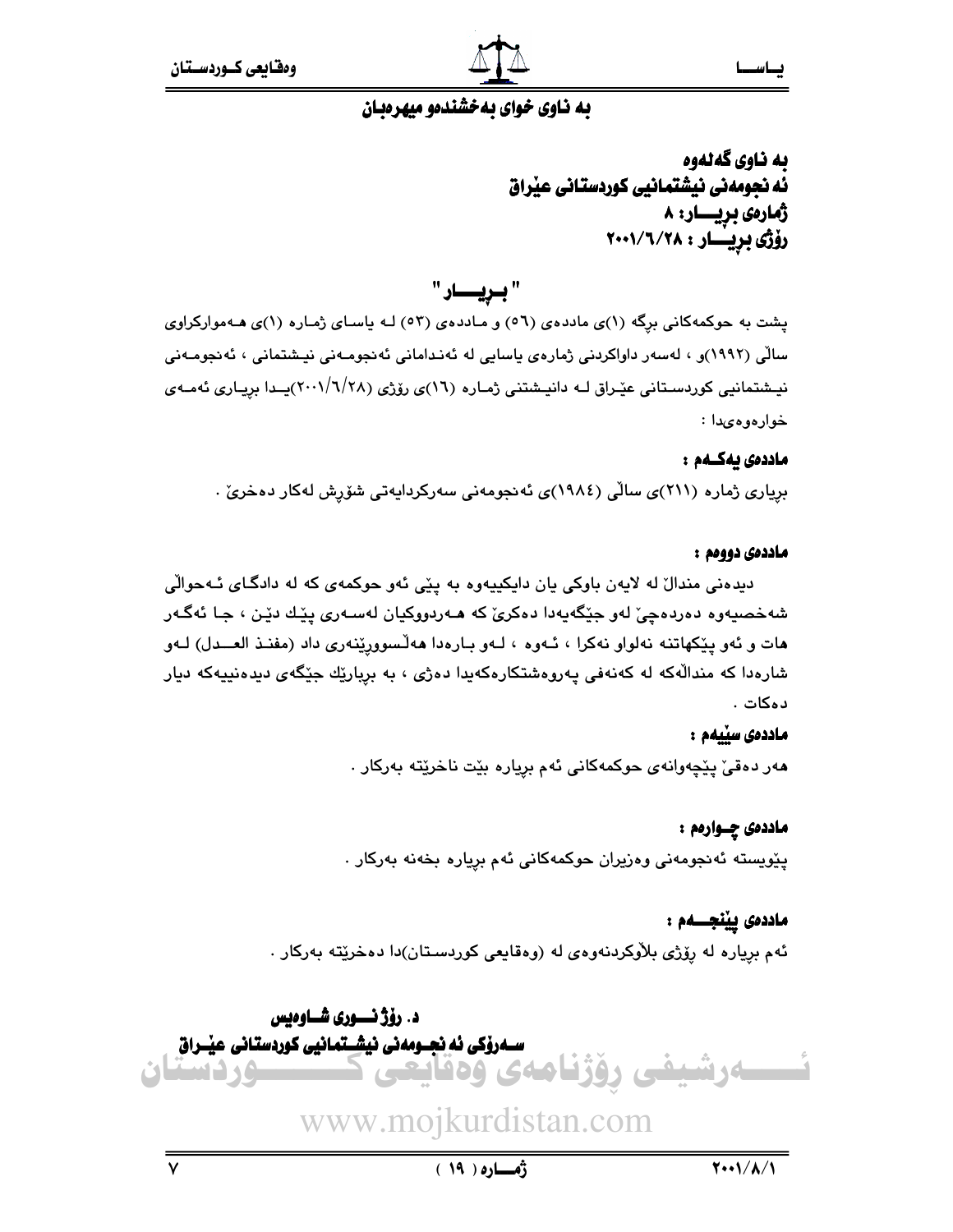

## بأسم الشعب الجلس الوطني لكوردستان العراق رفم الأصلدار": ٦ تأريخ الأصلدار : ٢٠٠١/٦/٢٠٠٠

أستناداً الى أحكام الفقرة (١) من المادة (٥٦) و المادة (٥٣) من القانون رقم (١) لسنة ١٩٩٢ المعـدل ، و بناءاً على ما عرضه العدد القانوني من أعضاء المجلس ، وما شرعه المجلس الوطني لكوردستان ــ العراق بجلسته المرقمة (١٦) و المنعقدة بتأريخ ٢٠٠١/٦/٢٨ و للـصلاحية المخولـة لنـا بموجب الفقـرة (٣) مـن القانون رقم (١٠) لسنة ١٩٩٧ قررنا أصدار القانون الأتي :

قانسون رقم ( ٦ ) لسنة ٢٠٠١

المبادة الأولى:

يعاقب بالسجن مدة لا تقل عن ستة أشهر و لا تزيد على سنة أو بغرامة لا تقـل عـن ثلاثـة الاف دينـار و لا تزيد على خمسة الاف دينار كل رجل عقد زواجه خارج المحكمة و تكون عقوبـة الحبس مـدة لا تقـل عـن ثلاث سنوات و لا تزيد على خمس سنوات أذا عقد خارج المحكمة زواجـا أخر مم قيام الزوجية . المادة الثانسة: لا يعمل بأي نص يتعارض و أحكام هـذا القانون . المادة الثالثــة : على مجلس الوزراء تنفيذ أحكام هذا القانون . المادة الرابعــة : ينفذ هذا القانون من تأريخ نشره في جريدة وقائـــع كوردستان .

د. روژ نسوري شاويس رئيس الجلس الوطنسى لكـوردسـتان العـراق

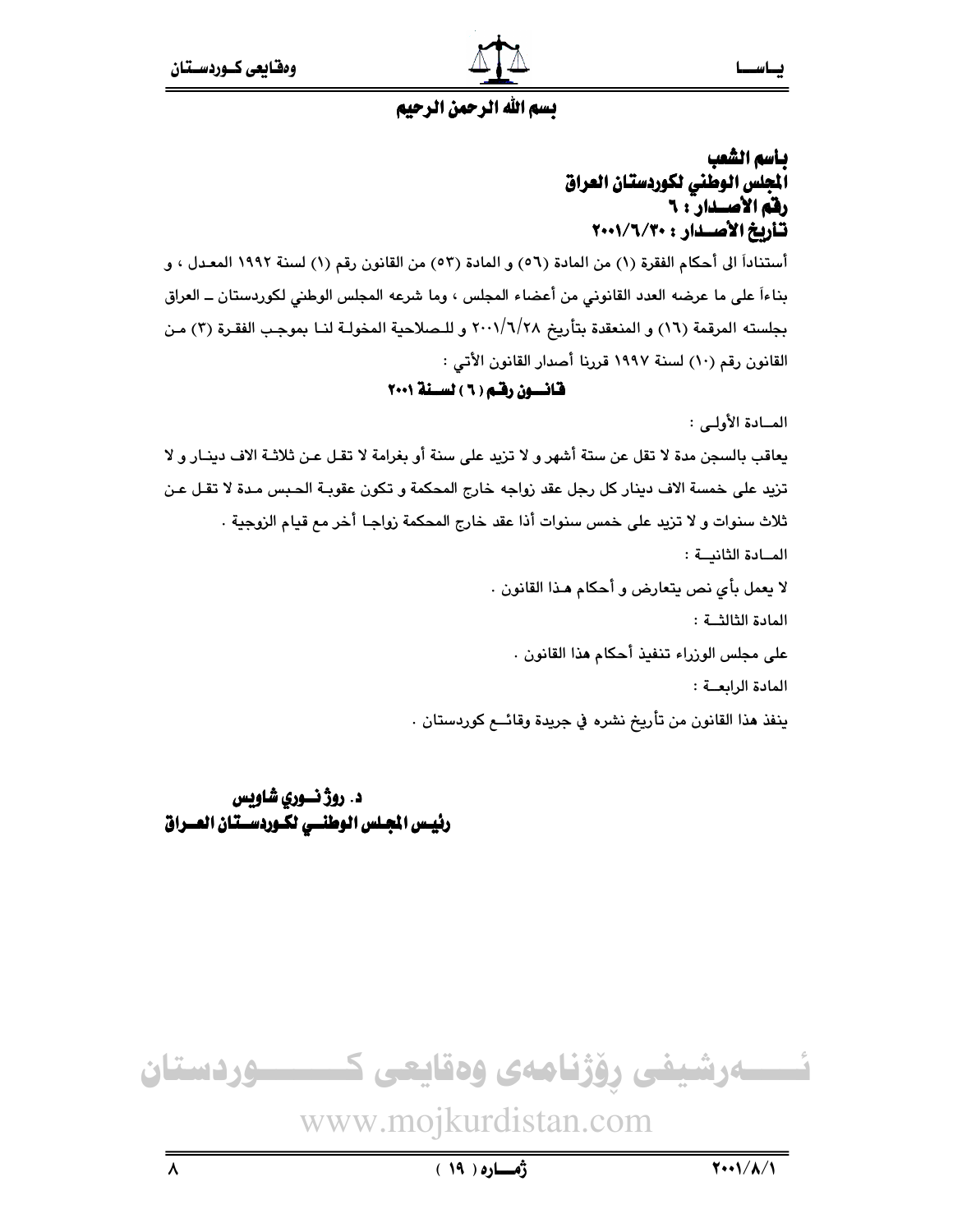

## يناسم الشعب الجلس الوطني لكوردستان العراق رفق الأصلدار : ٧ تأربخ الأصلدار : ٧٠٠١/٦/٢٠٠٠

أستناداً الى أحكام الفقرة (١) من المادة (٥٦) و المادة (٥٣) من القانون رقم (١) لسنة ١٩٩٢ المعـدل ، و بناءاً على ما عرضه العدد القانوني من أعضاء المجلس ، وما شرعه المجلس الوطني لكوردستان ــ العراق بجلسته المرقمة (١٦) و المنعقدة بتأريخ ٢٠٠١/٦/٢٨ و للـصلاحية المخولـة لنـا بموجب الفقـرة (٣) مـن القانون رقم (١٠) لسنة ١٩٩٧ قررنا أصدار القانون الأتي :

## قانسون رقم ( ۷ ) لسنة ۲۰۰۱

## المسادة الأولس :

تستثني الزوجة من احكام الفقرة (١) من المادة (٤١) من قانون العقوبات رقم (١١١) لسنة ١٩٦٩ المعدل

## المادة الثانية :

لا يعمل بأى نص يتعارض و أحكام هذا القانون .

## المادة الثَّالثُّــة :

على مجلس الوزراء تنفيذ أحكام هذا القانون .

## المادة الرابعسة :

ينفذ هذا القانون أعتبارا من تأريخ نشره في جريدة وقائــع كوردســتان .

د. روژ نسوري شاويس رئيس المجلس الوطنسي لكـوردسـتان العــراق



 $\mathbf{A}$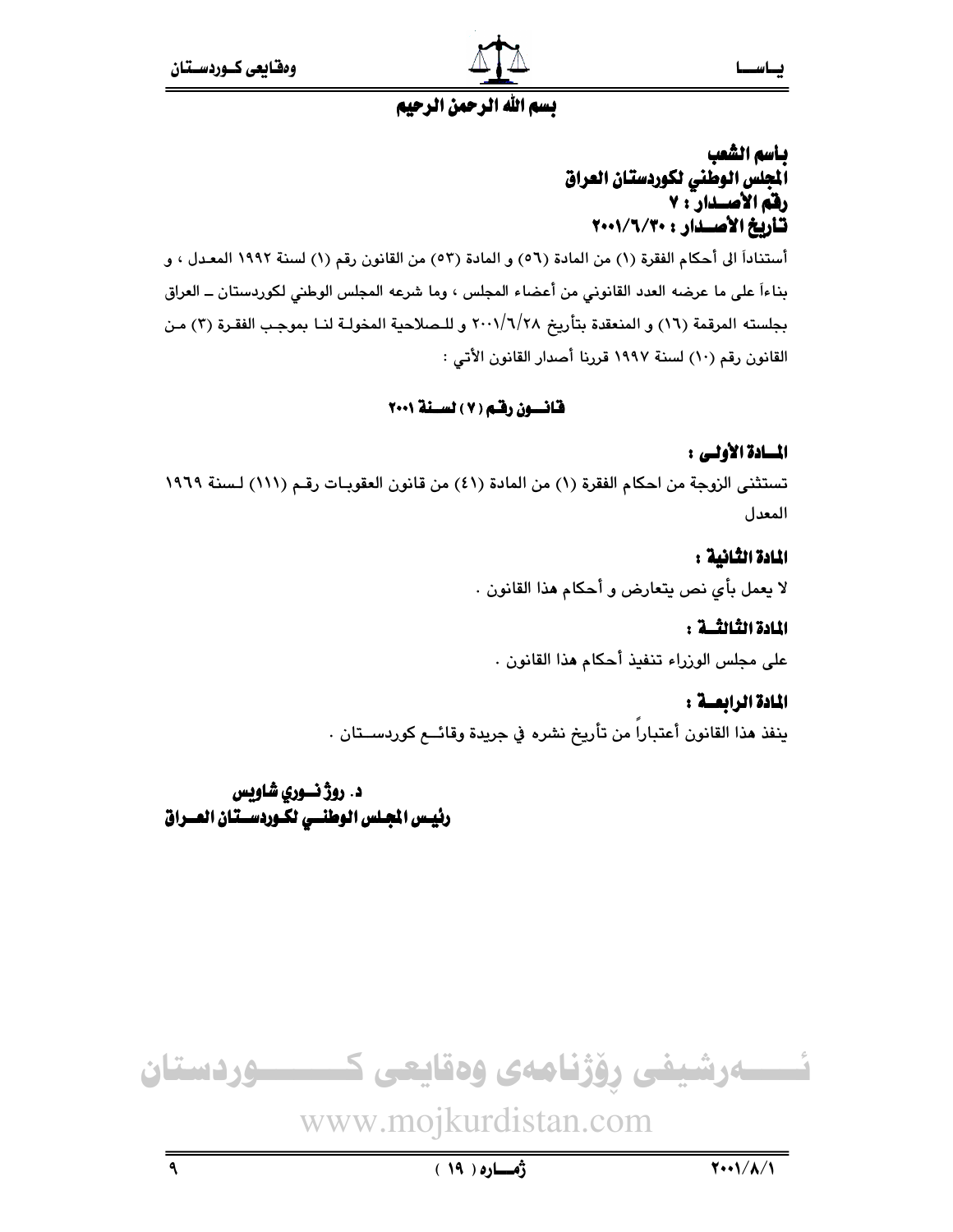## بأسم الشعب الجلس الوطنى لكوردستان العراق رفق الأصلدار : ٨ تأربخ الأصلدار : ٢٠٠١/٦/٢٠٠٠

أستناداً الى أحكام الفقرة (١) من المادة (٥٦) و المادة (٥٣) من القانون رقم (١) لسنة ١٩٩٢ المعـدل ، و بناءاً على ما عرضه العدد القانوني من أعضاء المجلس ، وما شرعه المجلس الوطني لكوردستان ــ العراق بجلسته المرقمة (١٦) و المنعقدة بتأريخ ٢٠٠١/٦/٢٨ و للـصلاحية المخولـة لنـا بموجب الفقـرة (٣) مـن القانون رقم (١٠) لسنة ١٩٩٧ قررنا أصدار القانون الأتي :

## قانسون رقبم (٨) لسنة ٢٠٠١

## المسادة الأولى :

أذا طلق الزوج زوجته و تبين للمحكمة ان الـزوج متعسف في طلاقهـا و أن الزوجـة أصـابها ضـرر مـن جراء ذلك تحكم المحكمة بطلب منها على مطلقها بتعويض يتناسب و حالته المالية و درجة تعسفه يقدر جملة على ان لا تقل نفقتها لمدة سنتين ولا تزيد عن ثلاث سنوات علاوة على حقوقها الثابتة الأخرى . المادة الثانية :

لا يعمل بأى نص يتعارض و أحكام هذا القانون .

## المادة الثالثة :

على مجلس الوزراء تنفيذ أحكام هذا القانون .

#### المادة الرابعسة :

ينفذ هذا القانون من تأريخ نشره في جريدة وقائــع كوردستان ٠

## د. روژ نسوري شاويس رئيس الجلس الوطنسي لكـوردسـتان العــراق

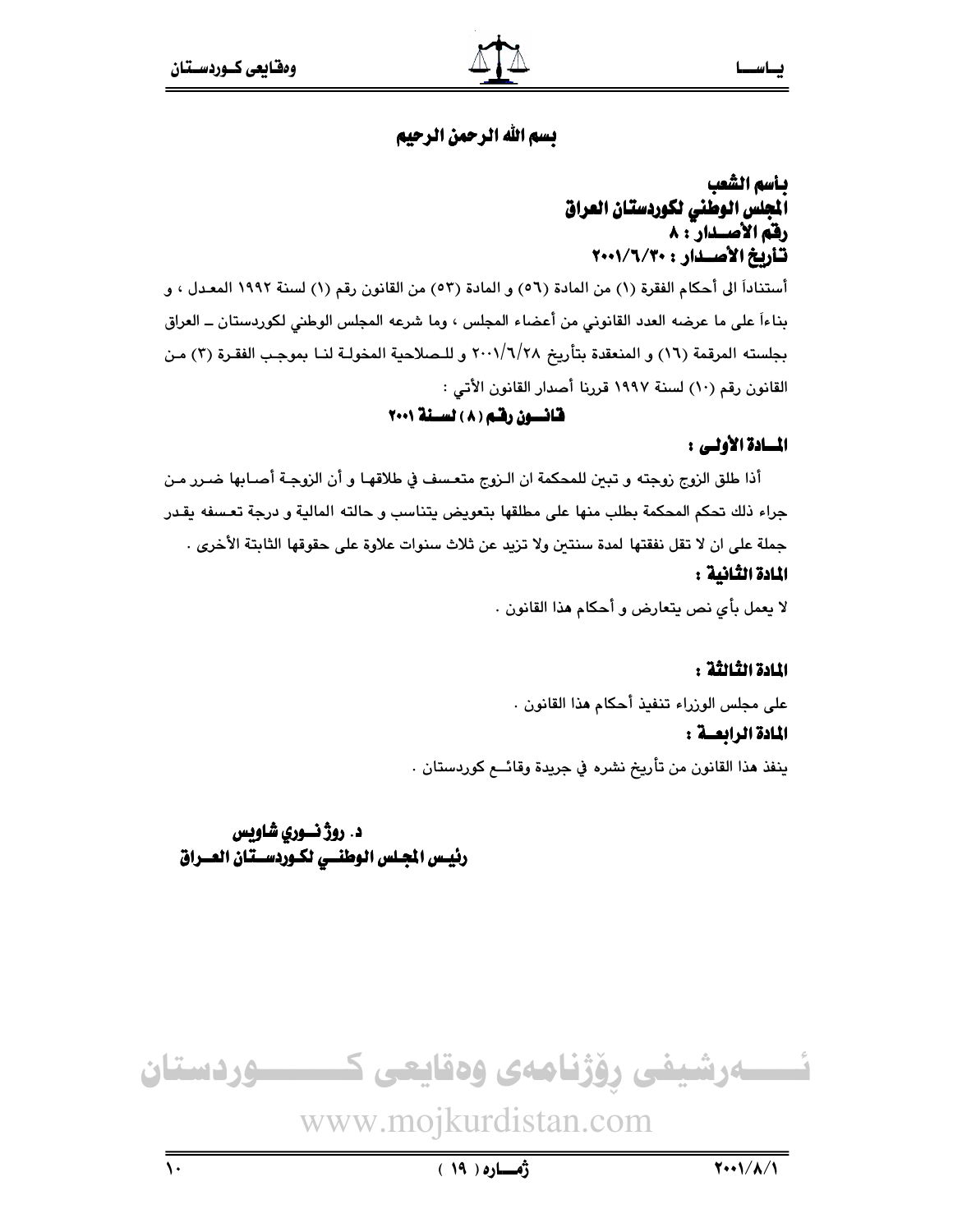## بأسم الشعب الجلس الوطنى لكوردستان العراق رفق الأصلدار : ٩ تأربخ الأصلدار : ٢٠٠١/٦/٢٠٠٠

أستناداً الى أحكام الفقرة (١) من المادة (٥٦) و المادة (٥٣) من القانون رقم (١) لسنة ١٩٩٢ المعـدل ، و بناءاً على ما عرضه العدد القانوني من أعضاء المجلس ، وما شرعه المجلس الوطني لكوردستان ــ العراق بجلسته المرقمة (١٦) و المنعقدة بتأريخ ٢٠٠١/٦/٢٨ و للـصلاحية المخولـة لنـا بموجب الفقـرة (٣) مـن القانون رقم (١٠) لسنة ١٩٩٧ قررنا أصدار القانون الأتي :

### قانسون رقم ( ۹ ) لسـنة ۲۰۰۱

### المسادة الأولس :

يوقف العمل في أقليم كوردستان بـالفقرة (٢) مـن المـادة (٣٧٧) مـن قـانون العقوبـات رقـم (١١١) لـسنة ١٩٦٩ المعدل .

## المادة الثانيسة :

يعاقب الزوج الزاني ومن زنا بها بالعقوبة الواردة في الفقرة (١) من المادة (٣٧٧) من قانون العقوبـات رقـم (١١١) لسنة ١٩٦٩ المعدل .

### المادة الثالثـــة :

على مجلس الوزراء تنفيذ أحكام هذا القانون .

### المادة الرابعــة :

ينفذ هذا القانون من تأريخ نشره في جريدة وقائـــع كوردستان .

د. روژ نسوري شاويس رئيس الجلس الوطنسي لكـوردسـتان العـراق

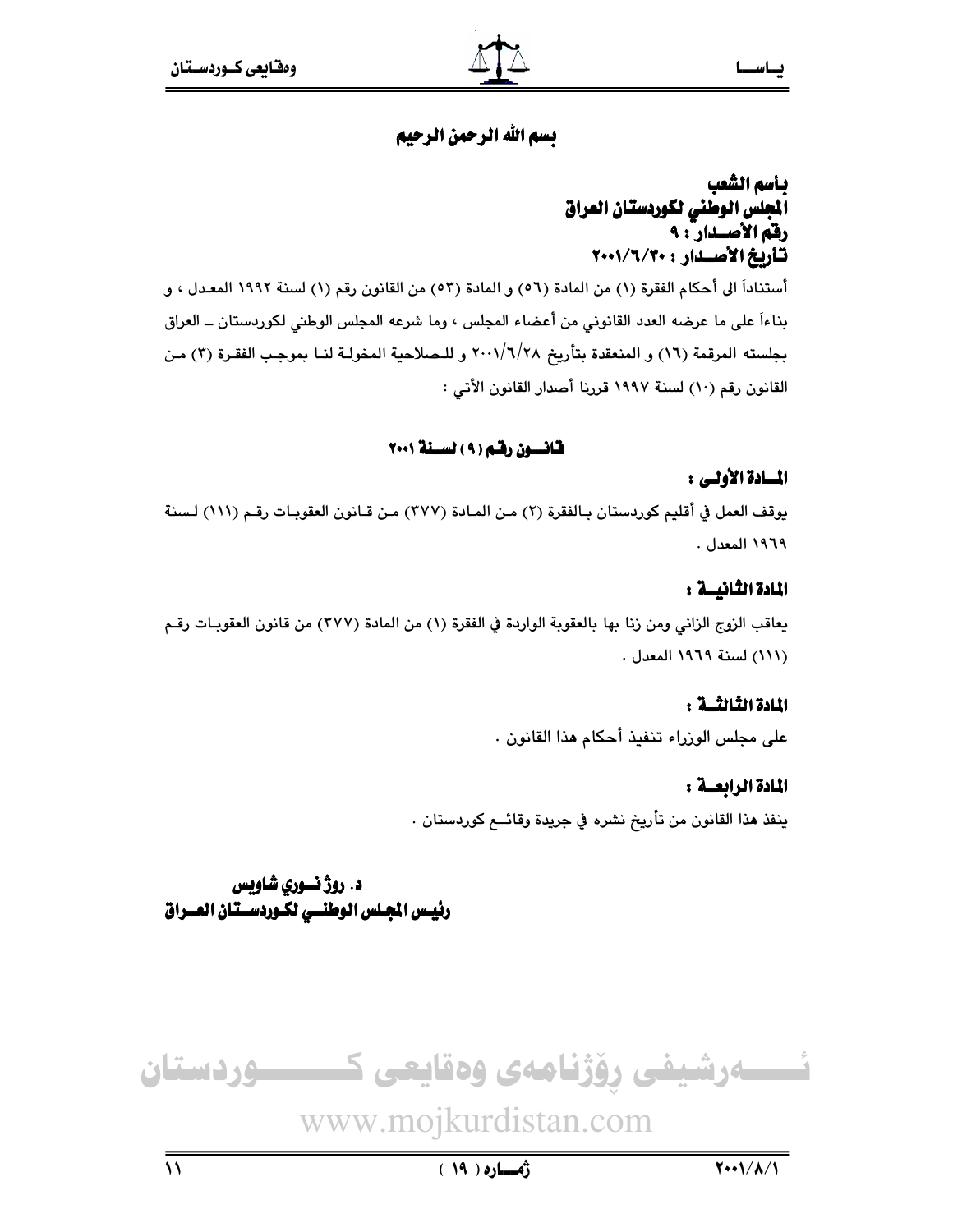## بأسم الشعب الجلس الوطني لكوردستان العراق رفق الأصلدار : ١٠ تأربخ الأصلدار : ٢٠٠١/٦/٢٠٠٠

أستناداً الى أحكام الفقرة (١) من المادة (٥٦) و المادة (٥٣) من القانون رقم (١) لسنة ١٩٩٢ المعـدل ، و بناءاً على ما عرضه العدد القانوني من أعضاء المجلس ، وما شرعه المجلس الوطني لكوردستان ــ العراق بجلسته المرقمة (١٦) و المنعقدة بتأريخ ٢٠٠١/٦/٢٨ و للـصلاحية المخولـة لنـا بموجب الفقـرة (٣) مـن القانون رقم (١٠) لسنة ١٩٩٧ قررنا أصدار القانون الأتي :

## قانسون رقم (١٠) لسنة ٢٠٠١

## المسادة الأولى :

ايقاف العمل بالقانون رقم (١٨٩) لسنة ١٩٨٠ الخاص بجواز الزواج من الثانيـة دون اذن مـن المحكمـة اذا كانت ارملة .

## المادة الثانية :

على مجلس الوزراء تنفيذ أحكام هذا القانون .

## المادة الثالثـة :

ينفذ هذا القانون من تأريخ نشره في جريدة وقائــع كوردستان .

د. روژ نسوري شاويس رئيس الجلس الوطنسي لكـوردسـتان العـراق

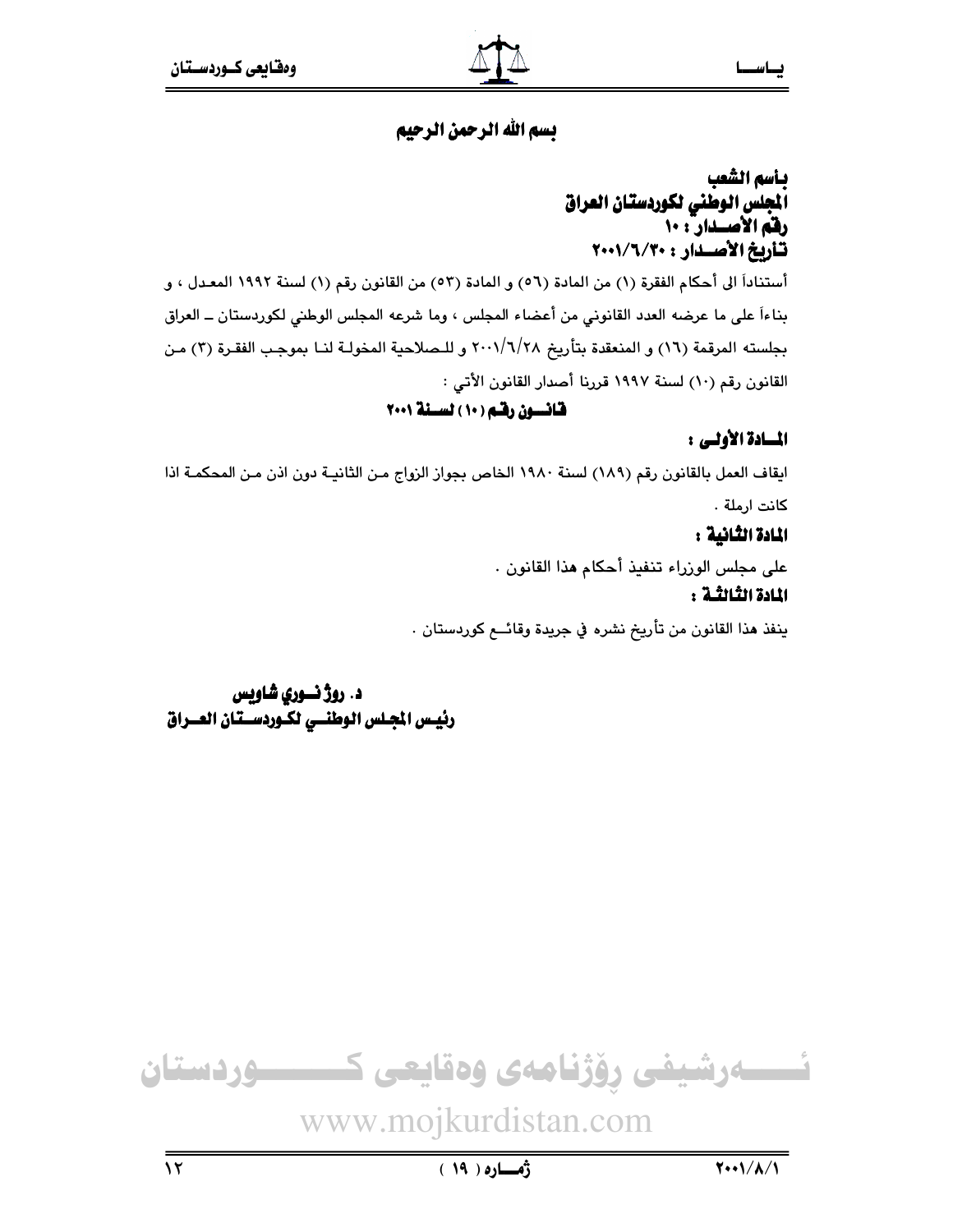بأسم الشعب أنجلس الوطني لكوردستان العراق رفق الأصلدار : ١١ تأريخ الأصدار : ٢٠٠١/٦/٢٠٠

أستناداً الى أحكام الفقرة (١) من المادة (٥٦) و المادة (٥٣) من القانون رقم (١) لسنة ١٩٩٢ المعدل ، و بنـاءاً علـى مـا عرضـه العـدد القـانوني مـن أعـضاء المجلـس ، ومـا شـرعه المجلـس الـوطني لكوردستان ــ العـراق بجلـسته المرقمـة (١٦) و المنعقـدة بتـأريخ ٢٠٠١/٦/٢٨ و للـصلاحية المخولـة لنـا بموجب الفقرة (٣) من القانون رقم (١٠) لسنة ١٩٩٧ قررنا أصدار القانون الأتي :

### قانسون رقم ( ١١ ) لسنة ٢٠٠١

المسادة الأولى : تعتبر نفقة الأولاد ديناً في ذمة أبيهم من وقت أمتناع أبيهم عن الأنفاق .

> المادة الثانية : لا يعمل بأى نص يتعارض و أحكام هذا القانون .

المادة الثالثـــة : على مجلس الوزراء تنفيذ أحكام هذا القانون .

المادة الرابعــة : ينفذ هذا القانون من تأريخ نشره في جريدة وقائــع كوردستان .

د. روژ نسوري شاويس رئيس الجلس الوطنسي لكّـوردسـتـان العــراق

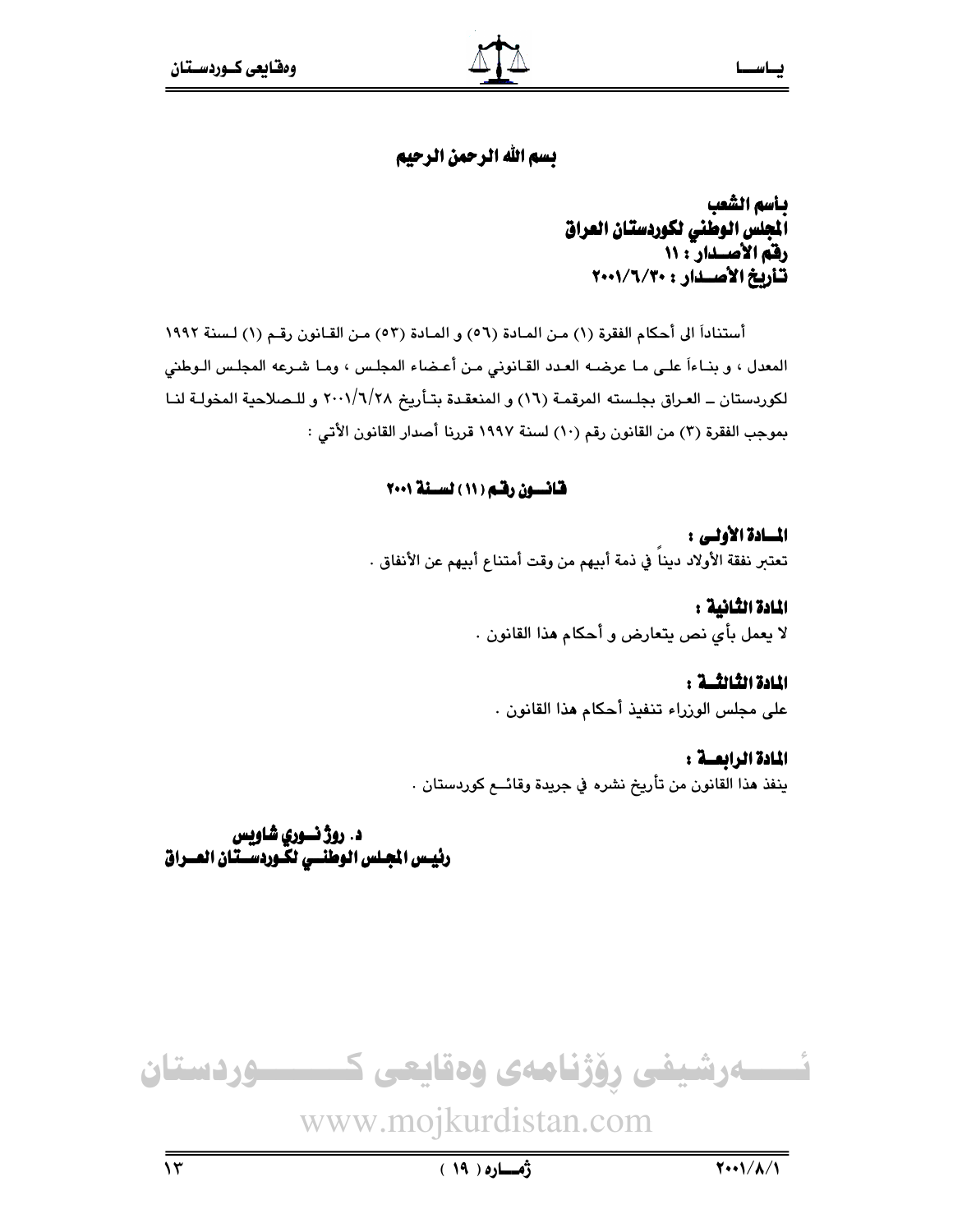## بأسم الشعب ألجلس الوطنى لكوردستان العراق رفق القسرار : ٨ تأريخ القرار: ٢٠٠١/٦/٢٠٠١

أستناداً الى أحكام الفقرة (١) من المادة (٥٦) و المادة (٥٣) من القانون رقم (١) لسنة ١٩٩٢ المعدل ، و بناءاً على ما عرضه العدد القانوني من أعضاء المجلس ، قـرر المجلس الوطني لكوردستان ـــ العـراق بجلسته المرقمة (١٦) و المنعقدة بتأريخ ٢٠٠١/٦/٢٨ ما يلي :

## المسادة الأولى :

أيقاف العمل بقرار مجلس قيادة الثورة رقم (٢١١) لسنة ١٩٨٤ .

## المادة الثانيسة :

تكون مشاهدة أحد الوالدين ولده بمقتضى الحكم الـصادر مـن محكمـة الأحـوال الشخـصية في المحل الذي يتفق عليه الطرفان و ان تعذر ذلك يحدد بقرار من منفذ العدل في البلدة التي يقيم فيهـا الولد مع حاضنه ٠

### المادة الثالثــة :

لا يعمل باي نص يتعارض و أحكام هذا القرار .

### المادة الرابعسة :

على مجلس الوزراء تنفيذ أحكام هذا القرار .

### المادة الخامسة :

ينفذ هذا القرار أعتبارا من تأريخ نشره في جريدة وقائـم كوردســتان .

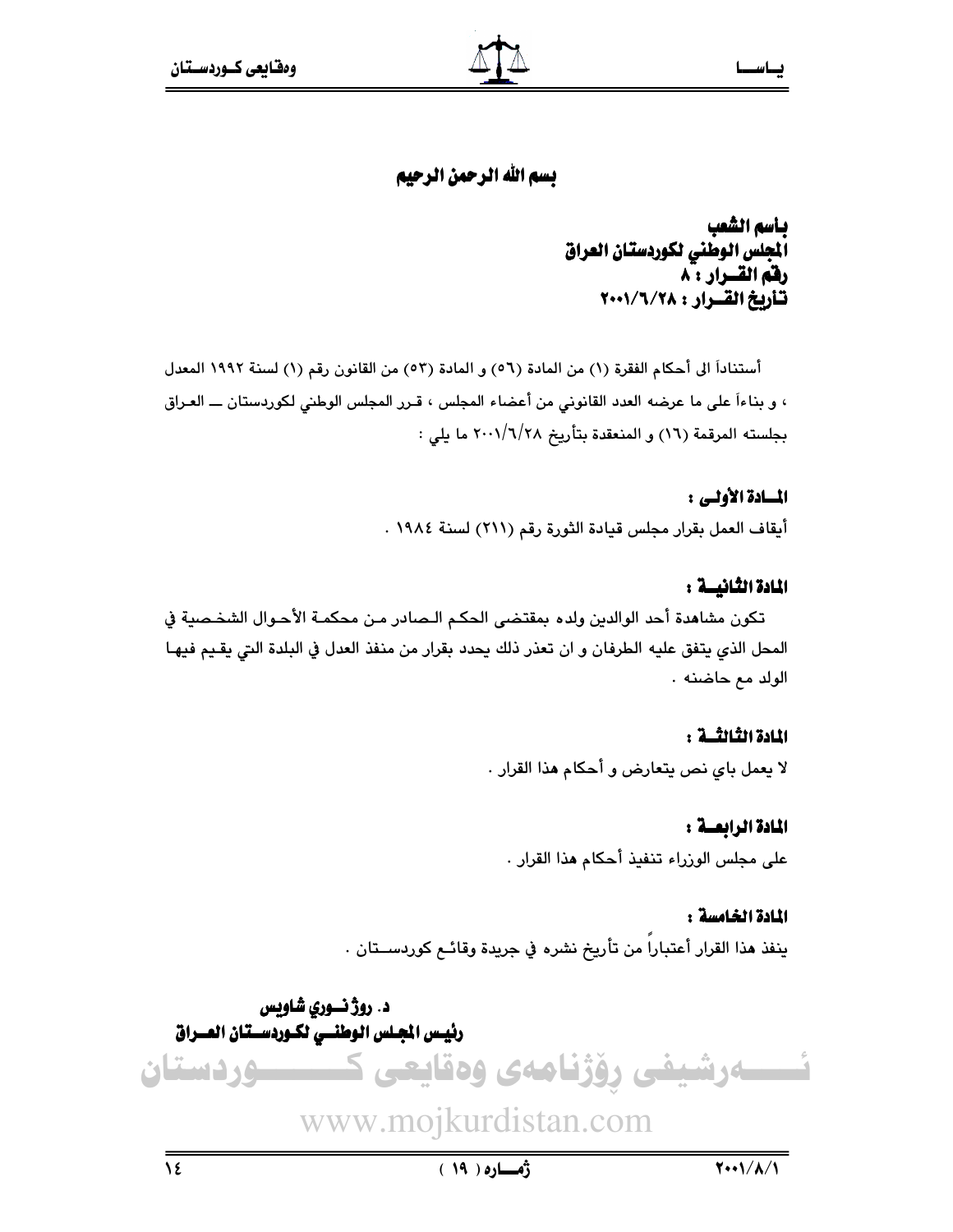## تعليمات تعـديل تعليمـات رقــم (١) لسـنة ٢٠٠١ تعليمـــات تصنيــف المقــــاولين فـــي أفليــم كوردســتـان المــــراق تعليمـــات رقـــــم (٢) لسنة ٢٠٠١

## المادة الأولى :

يكون صدر المادة الخامسة كما يلي : يشترط في مقاولي الدرجات الأولى و حتـى العاشـرة لأعمـال المقـاولات الأنـشائية تـوفر الـشروط الأتسة: الدرجة الأولبي :

### المادة الثانيسة :

تقرأ الفقرة ٨ ــ ١ من الدرجة الثامنة من المادة الخامسة كالأتى ( ان لا تقل كفاءة المقاول المالية عن ٣٠٠ ثلاثمائة الف دينار بتأييد من مصرف معتمد .

### المادة الثالثـة :

تعدل الفقرة ١٤ من المادة الثامنة كالأتى :

١. يجوز تسجيل المقاول مرة في أية درجة من درجـات المقـاولات أذا كانـت كفاءتـــه الماليــة و خبرته في أعمال المقاولات تؤهلانه لذلك .

### المادة الرابعة :

تعدل الفقرة ١٧ من المادة الثامنة كالأتى : ١. في حالة فقدان أي مقاول مسجل لأحد شروط التسجيل في الدرجة المسجل بها فله أكمـال هـذا الشرط خلال شهرين من تأريخ تبليغه من قبل هيئة تسجيل المقاولين و بعكسه يعاد النظر في تسجيله وفق الشروط المتبقية و يعاد النظر به بعد ستة أشهر مـن تـأريخ أعـادة تـسجيله في الدرجة الحديدة .